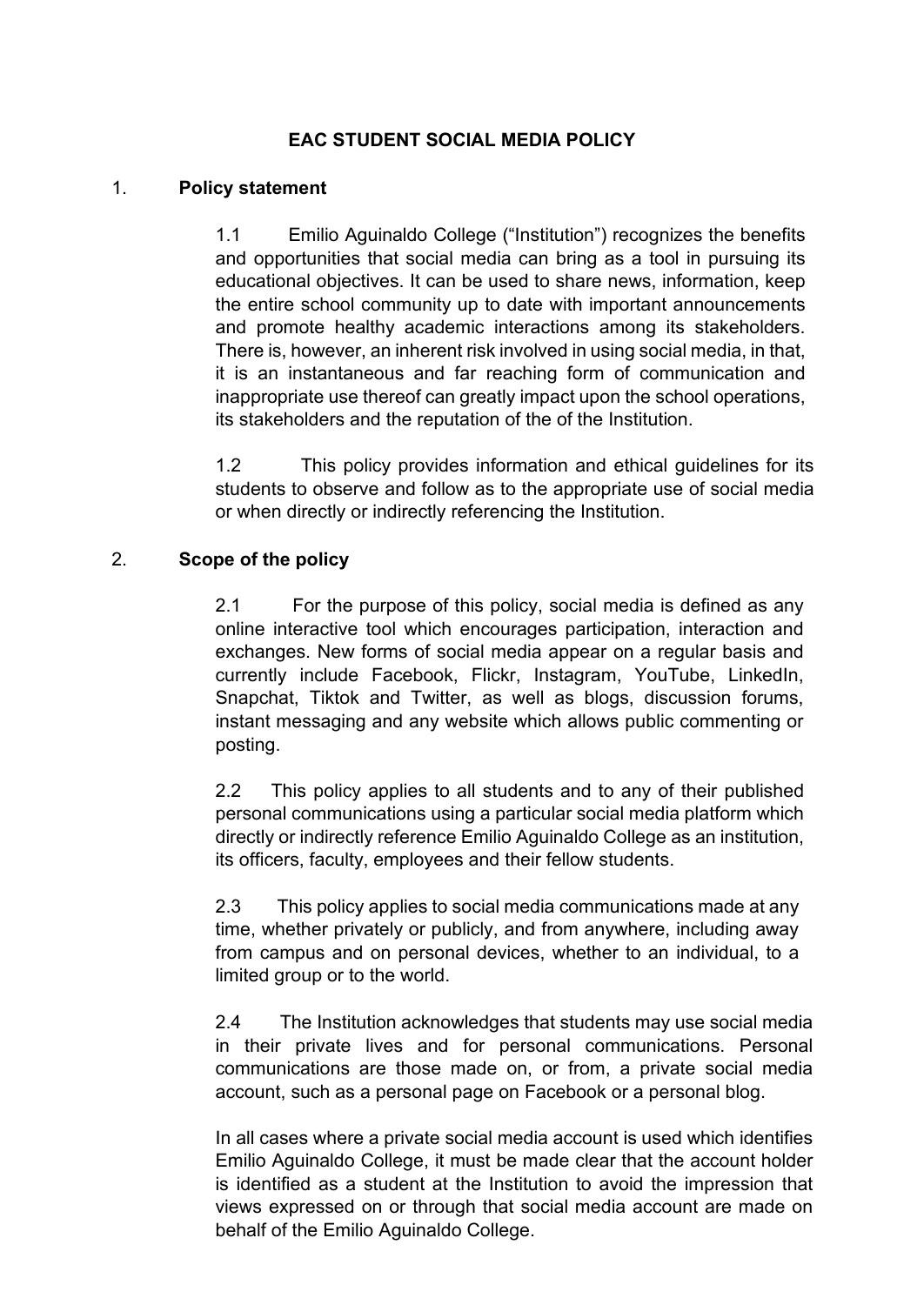# 3. **Freedom of Speech and Academic Freedom**

3.1 Nothing in this policy is intended to have the effect of limiting either freedom of speech or academic freedom, subject to that freedom being exercised within the law.

## 4. **Using social media as a teaching and learning tool**

4.1 Where social media is used as a teaching and learning tool through official EAC websites and accounts, all students must read, understand and agree to the terms of use of the social media website and the Institution's terms and conditions relating to the appropriate use of social media in this context before accessing and posting content on social media in a teaching and learning context.

# 5. **Social media in your personal life**

5.1 Every student of Emilio Aguinaldo College must be aware of their association with and responsibilities to the Institution, and ensure that their personal social media profiles and related content are consistent with:

- a. The Institution's policies, including but not limited to, data protection, dignity, electronic mail usage and data privacy security;
- b. The Student's Registration Agreement/Contract with the Emilio Aguinaldo College in connection to Policies on Appropriate Student Conduct and Discipline;
- c. Personal decorum on how the student would wish to present themselves to the public – including to their future employers

5.2 Every Emilian should also be aware of the potential impact and permanence of anything which are posted online.

Therefore, it is advised to avoid posting anything online that contains the following:

- a. Any content about the student would not wish to be seen in the public domain (i.e. Telephone/ Cellphone number, Name, Address, Signature, Private Photos, Passwords, Medical Records, Bank Records, Government-issued IDs and the like);
- b. Any statement, that the student would not be willing to say personally to the face of another individual.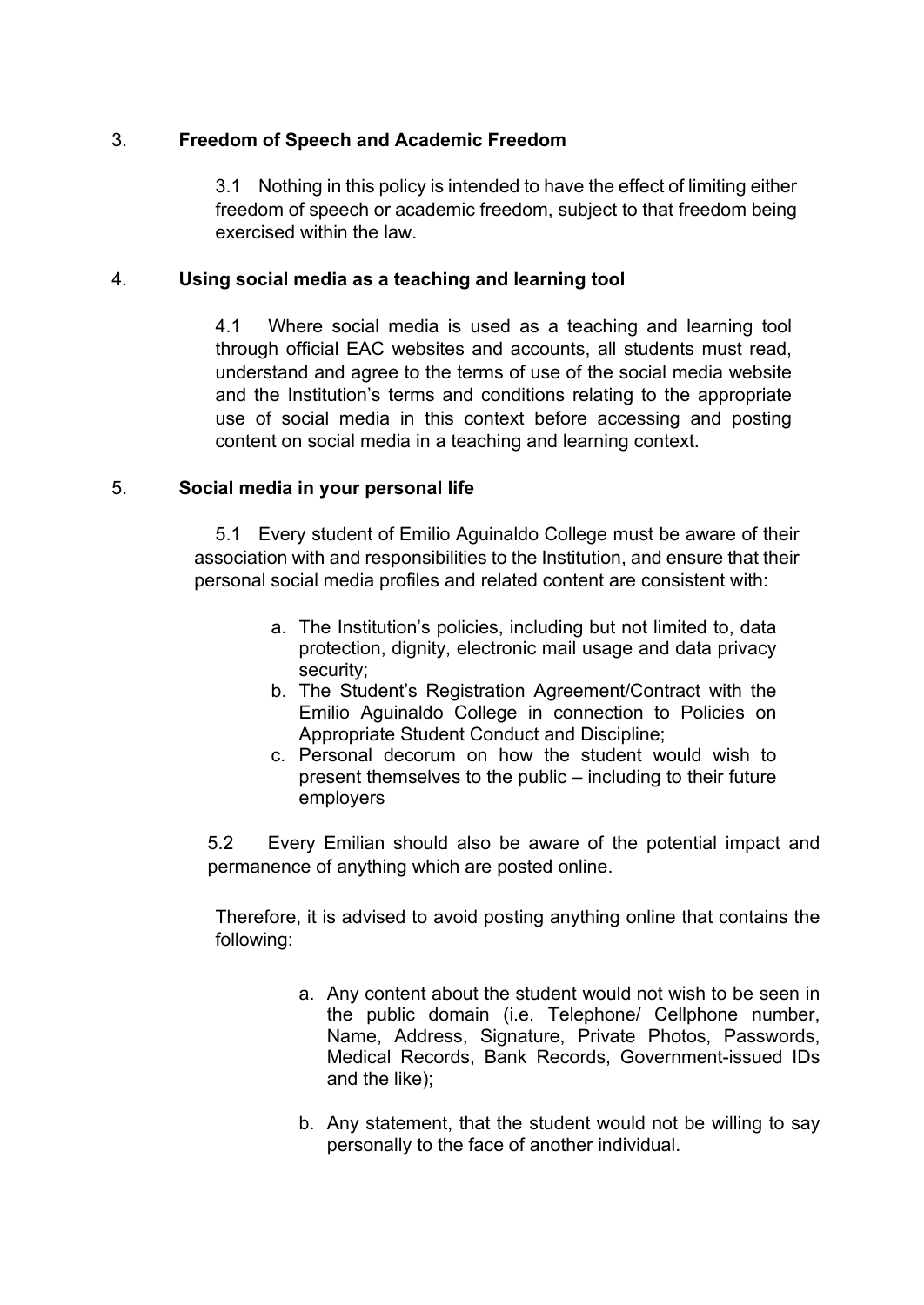5.3 Every Emilian should also be aware that any digital material that are posted online could reach a wider audience. Once digital content has been created and shared, the author of the material posted will have limited control over its permanence and its audience.

# 6. **Expected standards of behavior**

6.1 Students are personally responsible for what they communicate on or through social media and they must adhere to the standards of behavior expressed in the EAC Student Manual;

6.2 Communications on social media must always be respectful and in accordance with this policy. Use of social media must not infringe on the rights, or privacy of other students, or staff and students must not make illconsidered comments or judgments about other students, staff or third parties.

6.3 Students must take particular care when communications through social media that can identify them as a student of Emilio Aguinaldo College to members of staff, other students, or other individuals of the Institution.

6.4 The following non-exhaustive list may, according to the circumstances be considered as unacceptable postings, as follows:

- a. Confidential information (which may include unpublished research, private information about fellow students or staff or personnel matters, non-public or not yet approved documents or information);
- b. Details of complaints and/or legal proceedings/potential legal proceedings involving the Institution;
- c. Personal information about another individual, including contact information, without their express permission for it to be posted;
- d. Comments posted using fake accounts or using another person's name without their consent;
- e. Material, including images, that is threatening, harassing, discriminatory, illegal, obscene, indecent, defamatory, or hostile directed towards or refers to any individual, entity or to Emilio Aguinaldo College;
- f. Any other posting that constitutes a criminal offense;
- g. Anything which may bring the Institution into disrepute or compromise the safety or reputation of partner communities, colleagues, former colleagues, students, staff and those connected with EAC.

6.5 Emilio Aguinaldo College has well-established channels for students to raise any dissatisfaction or concerns that they may have. The said student grievance procedure can be found in the EAC Student Manual<sup>[1](#page-2-0)</sup>. Student concerns must be raised through said channels and platforms and not openly discussed or aired in the social media for it to be properly addressed or resolved by the school.

<span id="page-2-0"></span><sup>1</sup> Article 9 Title 2 Section 1 of the EAC Student Manual 2017 Edition: Procedure for the Settlement of Complaints and Grievances.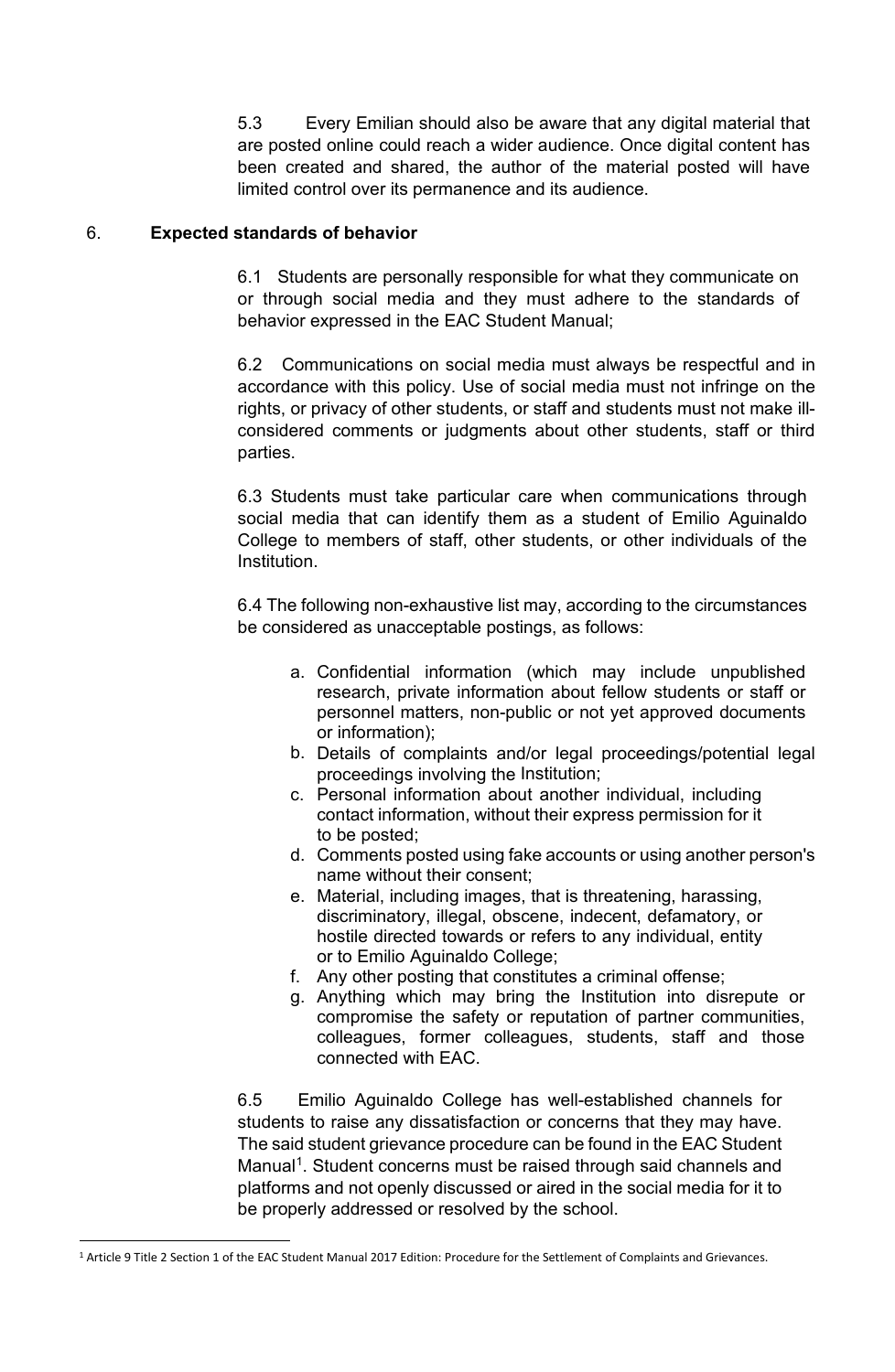# 7. **Cyber-Bullying via social media sites**

7.1 Emilio Aguinaldo College values a healthy and peaceful educational environment. All members of the school community, which includes students, parents, guardians, faculty, staff and EAC Administration should be made aware of the negative effects that bullying can have on its victims. As such, the Institution will do whatever is reasonably necessary and possible within its authority in creating safe online communities favorable for its students and prevent the occurrence of cyber-bullying in all its forms.

7.2 The following examples illustrate the types of behavior displayed through social media communications, which the school considers to be forms of cyber-bullying:

- a. Maliciously spreading rumors, lies or gossip;
- b. Intimidating or aggressive behavior;
- c. Vulgar, lewd, offensive or threatening comments or content;
- d. Posting comments, photos and memes deliberately mocking an individual with intent to expose them publicly to ridicule, shame and humiliation.

7.3 Cyber-bullying may also take place via other means of electronic communication such as email, text or instant messaging.

7.4 Any student who is experiencing cyber-bullying from another student or school employee will have the full support of the Institution in resolving grievances and complaints.

# 8. **Intellectual Property**

8.1 All students must ensure that they have sought permission to share any third party materials, including all images, photographs, text and videos, before uploading them to or linking to them via social media and, where sharing is permitted, should ensure that such materials or shared links are credited appropriately.

8.2 In addition, all students must check the terms and conditions of a social media account and/or website before uploading any material to social media accounts and/or websites, student may be releasing ownership rights and control of the content. For this reason, must exercise caution in sharing all information.

8.3 Emilio Aguinaldo College is not responsible for, nor does it hold any ownership, of any content posted by its students, other than content posted by students using official accounts being used by the school for its operations, or in the course of their duties, as a form of professional communication.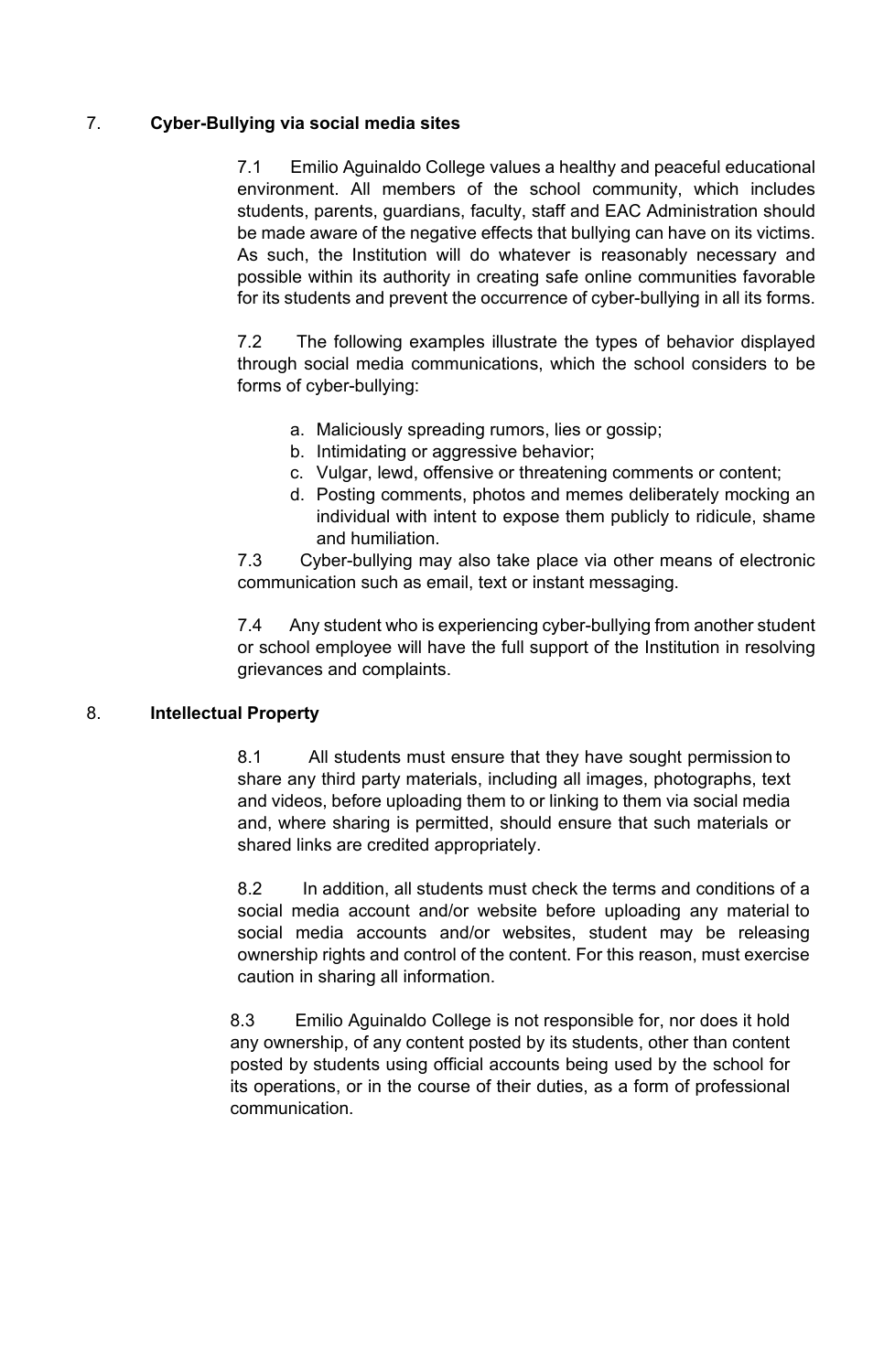# 9. **Brand and Usage of School Name and Logos**

The Institution's name, identity and logo may only be used in accordance with Emilio Aguinaldo College brand guidelines.

> 9.1 The Institution's name, identity and logo may only be used in accordance with Emilio Aguinaldo College brand guidelines.

> 9.2 All EAC logos, sub-logos and associated marks are official art files and should not be altered in any way(Never Stretch or Distort the Logo, Never Rearrange Elements of the Design, Never Use the Design on Similarly-Colored Backgrounds, Never Stray from the Color Palette, and Never Switch the Colors) and should not be used without consent from the Marketing and Communications Office.

# 10. **Roles and Responsibilities**

In using social media in as a tool for education, all students are reminded to follow these steps for them to maintain their good image, reputation and upright social media standing among their peers and communities where they belong, as follows:

- a. Ensure that any use of available social media resource is carried out in line with this guideline and other relevant school policies on student conduct and discipline;
- b. Seek permission, verify information and secure proper clearance from relevant officers of the Institution when a social media account administered by EAC is to be used or mentioned in a post;
- c. Seek relevant authorization/ permission for sending out official post prior to its posting or publication;
- d. Regular monitoring, updating and managing content to ensure accuracy, truthfulness and timeliness of information;
- e. Adding an appropriate disclaimer to post before the content whenever the school is named;
- f. Reporting any incidents or concerns in line with # 13 below.

# 11. **Monitoring**

11.1 Emilio Aguinaldo College reserves the right to monitor, intercept and review within the law, without further notice, student activities using its IT resources and communications systems, including but not limited to social media postings, to ensure that its rules are being complied with and such activities are for legitimate purposes and in accordance with the mandate of the law.

#### 12. **Data Privacy and Protection**

12. 1 The Data Privacy Act applies to social media as it does in other contexts. **Republic Act No. 10173**, otherwise known as the Data Privacy Act, is a law that seeks to protect all forms of information, be it private, personal,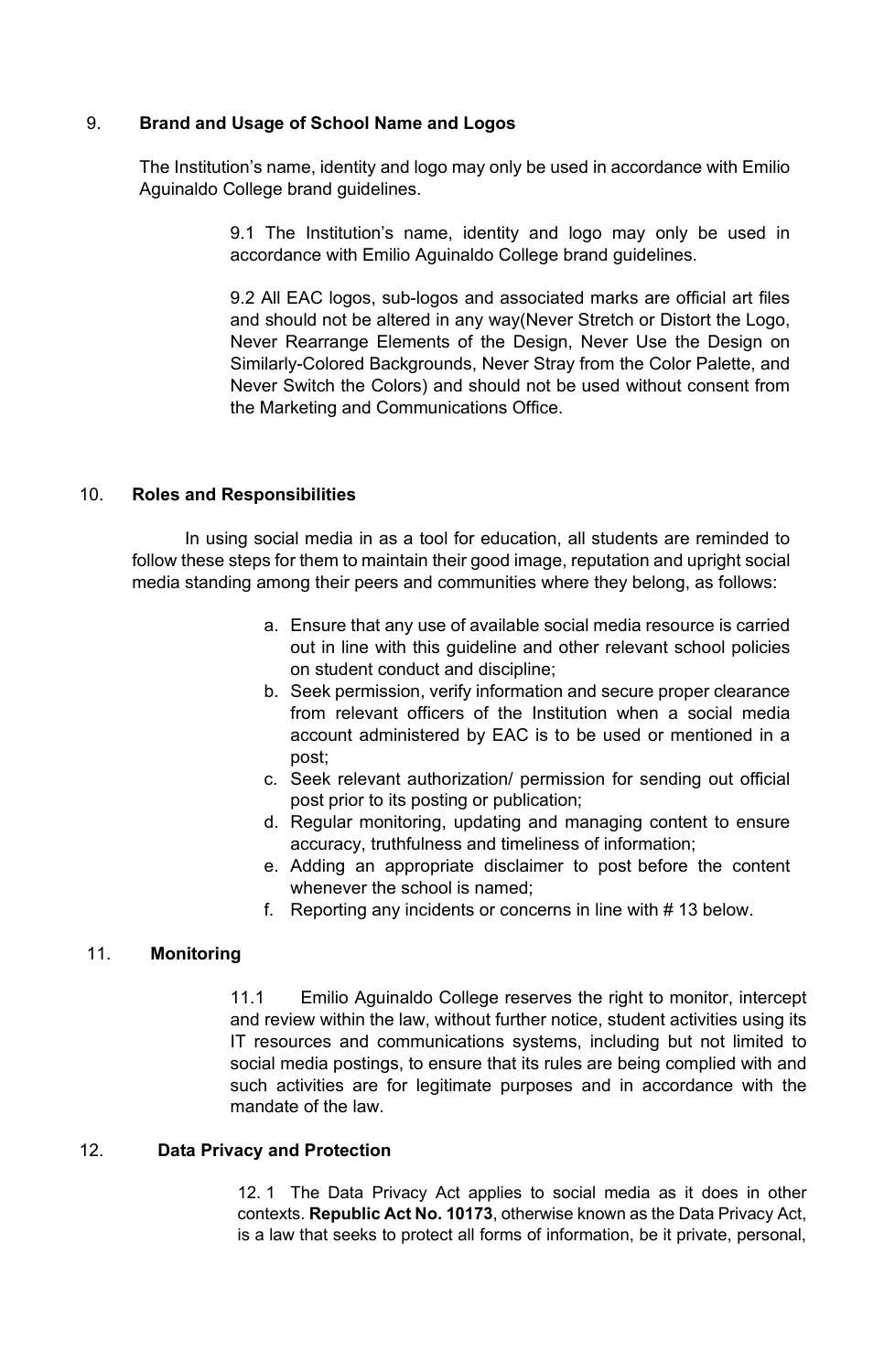or sensitive. It is meant to cover both natural and juridical persons involved in the processing of personal information.

12. 2 Being an Institution of higher learning, Emilio Aguinaldo College is very much active in the processing of *personal information* of all our stakeholders from the time of their enrollment until they graduate<sup>2</sup>.

As such, no personal information, including photographs, videos, CCTV footages, screenshots of committee online meetings, classes, discussions should be shared on social media without the consent of the individual or group to whom it relates. It is advised by the school to all its students to be discerning and mindful of the information they transmit especially when they did not secure prior consent from its sources.

#### 13. **Incidents and response**

13.1 Where a breach of this policy is reported, the Institution will review the circumstances and decide on the most appropriate and proportionate course of action, which may include referring the matter to be dealt with under a different procedure.

13.2 Where students are in receipt of any content considered to be in breach of this policy, this should be reported first to their respective dean or principal.

#### 14. **Consequences of a breach of this policy**

14.1 Any breach of this policy may result in disciplinary action categorized under Major Offenses under the EAC Student Manual 2017 Edition.

| <b>FREQUENCY</b>                                          | <b>MAJOR OFFENSES</b>                                             | <b>MINOR OFFENSES</b>                           |
|-----------------------------------------------------------|-------------------------------------------------------------------|-------------------------------------------------|
| $1ST$ Offense                                             | Parent Conference and Issuance of Final<br><b>Written Warning</b> | 1 <sup>st</sup> Written Warning                 |
| 2 <sup>nd</sup> Offense                                   | Disciplinary Probation and Parent<br>Conference                   | Final Written Warning                           |
| 3 <sup>rd</sup> Offense and<br><b>Subsequent Offenses</b> | Recommendation for Non-readmission                                | Disciplinary Probation and Parent<br>Conference |

*Disciplinary Probation* refers to the designated period during which privileges of continuing as a student of EAC are conditioned upon future behavior. Conditions may include the potential loss of specified privileges to which a current student would otherwise be entitled, or the probability of more severe disciplinary sanctions if the student is found to violate the student code of conduct provided in the EAC Student Manual or any school policy during the probationary period"

> 14.2 Any disciplinary action will be taken in accordance with the procedures outlined in Article 9 Title 2 Section 2 and 3 of the EAC Student Manual on Student Due Process.

14.3 Disciplinary action may be taken regardless of when the breach is committed and regardless of whether any EAC equipment or facilities are used in committing the breach.

<span id="page-5-0"></span><sup>&</sup>lt;sup>2</sup> Sec. 3(j) of the Data Privacy Act, "processing refers to any operation or any set of operations performed upon personal information including, but not limited to, the collection, recording, organization, storage, updating or modification, retrieval, consultation, use, consolidation, blocking, erasure or destruction of data."